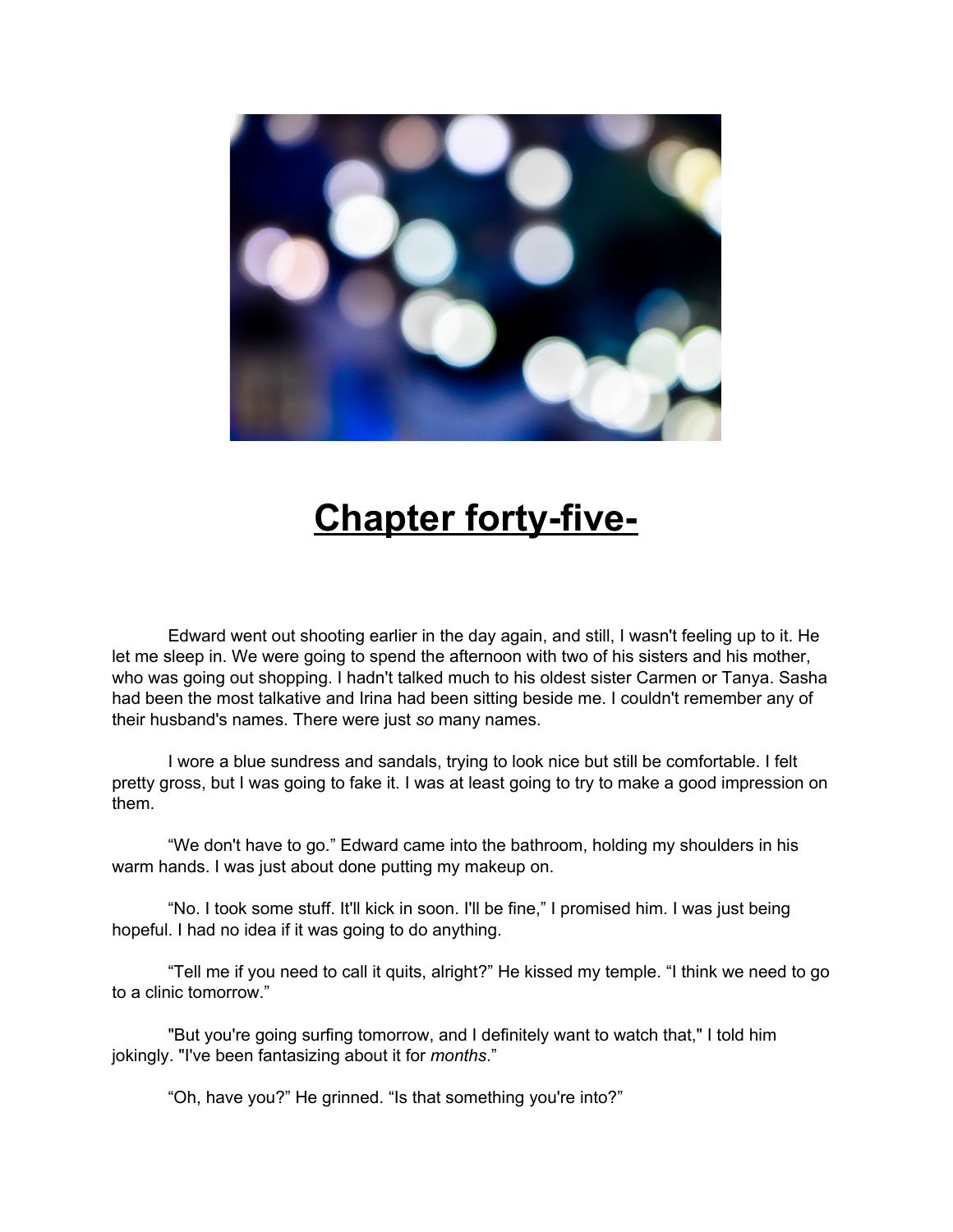"Hot young boyfriend in a skin-tight wetsuit, being all athletic... dripping wet. Yeah, it might be my thing." I bent over so my ass could rub against him as I leaned into the mirror to apply my red lipstick.

"I'm not going to lie." He rubbed his hand under my dress over my thigh to my ass. "I'm pretty excited about the swimsuit collection you've brought along."

"Which would you like me to wear tomorrow?" I asked him, apply my lipstick to my upper lip carefully. There were four for him to choose from. I bought them cheap since it was still winter time in the states.

"The little yellow one." He gripped my cheek underneath my dress, kissing along my neck. I might not have felt great, but he certainly did.

I clicked my tongue, "there is barely anything to that one."

"I know. I want them to see how perfect you are," he said seductively. I loved it when he was a little naughty.

"Are you sure you want that? Jasper is pretty charming with my clothes on. I can't imagine what he'll be like in that," I teased him.

"He's really like that with everyone." He smirked, looking back up at me in the mirror. "Does it bother you?"

"No," I smiled wickedly, "I like flirting with him."

"Oh, do you now?" He turned me around to look at him. "Have you thought naughty things about my dear Jasper?"

"I have nothing to say about that. Just... Next time you wrestle, please take your shirts off." I grinned up at him. His slightly confused and amused expression made me giggle. "Can you blame me? You're both so sexy," I purred.

"You have a filthy mind, Ms. Swan." He was having so much fun messing with me. I could see it in his expression and the way his eyes sparkled.

"You have no idea," I replied to him, tugging on his collar.

"Why don't you tell me more of your thoughts tonight?" He gave me a dirty little smile. He brushed his nose against mine, his hands resting on my waist. "God, I wanna mess up your lipstick so bad."

"Tonight. I'll apply a fresh coat just for you." I tapped him on the chest with the tube of makeup. I finally pulled away from him. We needed to get going if we weren't going to be late.

I held his hand as we walked into the shopping center to meet his family. My stomach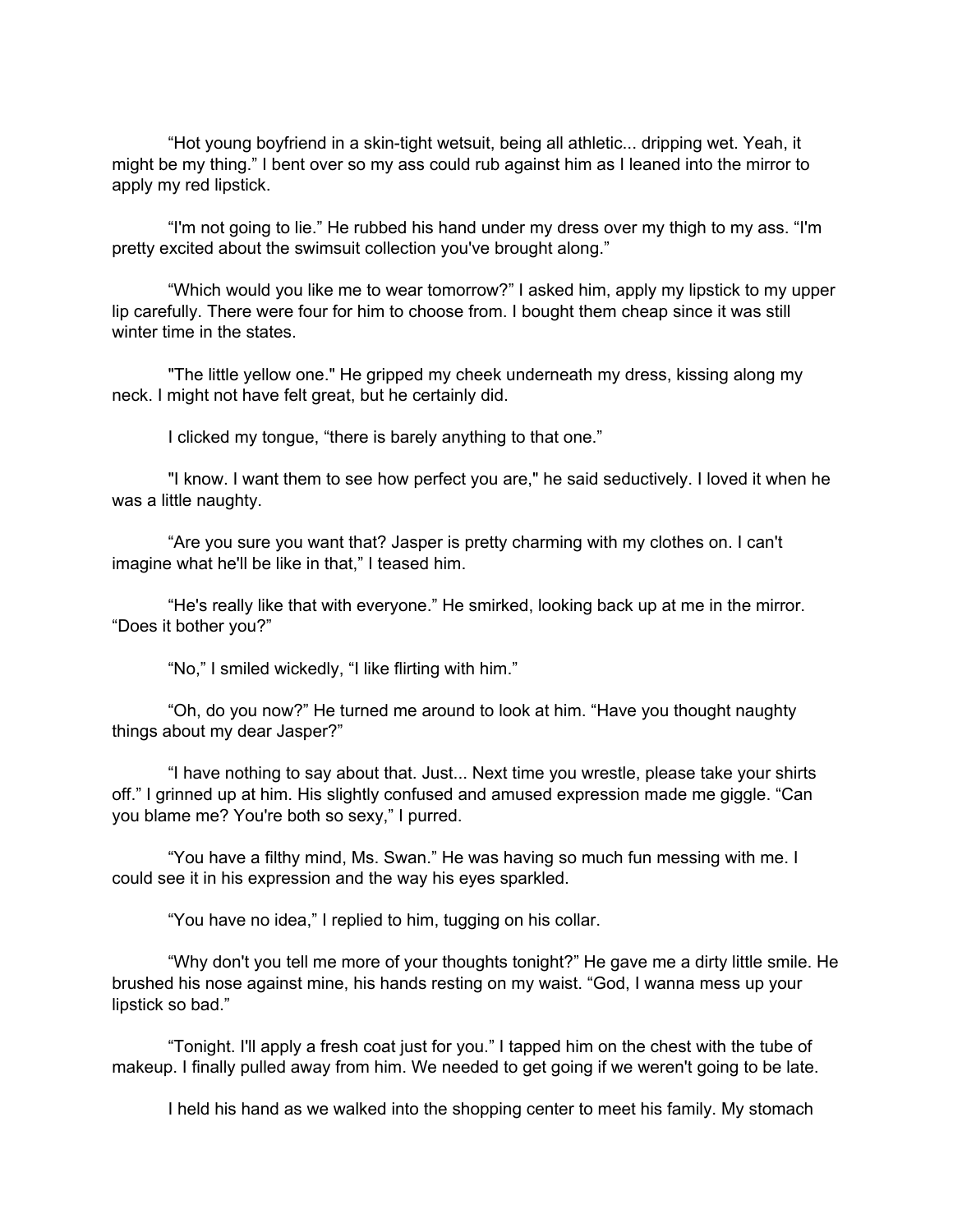was doing flips. We were in a very upscale mall, and I felt a little out of place. His sisters' outfit cost more than my entire wardrobe. And so were his nieces' that were joining us. Carmen's daughters were the oldest there at thirteen and nine. Tanya's only daughter was four. They all looked just alike, especially in the face, except for Tanya's bright fire engine red hair and his mother's bottle black.

The four-year-old asked to be picked up wordlessly as soon as she saw Edward and he lifted her up with one arm while still holding my hand. She shoved her face into his neck, already cranky from being out.

"Sophia, be a big girl and walk," her mother said. "You're heavy."

"She's fine," he told his sister. "I can carry her a while."

"Uncle Tony." The nine-year-old hugged to his side. "I miss you."

"I miss you too, darling. Do you want to come to America with me?" He asked her. She grinned up at him. "Yeah. We're going to have to plan us a proper holiday. I heard you got a bronze in your surfing competition. Would you like to go surfing with me this summer?"

"Surfing is not a very ladylike sport," his mother complained as she started to lead the pack towards whatever direction they were going.

"Well, she's a lady, and she's killing it," Edward replied back to his mother. "Isn't that right, Chloe?"

"Right," she said to him, pleased.

Carmen mumbled to her mother, "we've talked about this. It's what she wanted to do."

"She's a child. She doesn't know what she wants." Her mother waved her off dismissively.

"That is certainly not true," Edward sighed. "Sophia, you want to go surfing with me?" He whispered to the tired girl. She nodded slowly. "Yeah, you can ride my board. Do you want to come swimming at the beach with me soon?"

"Not today," she answered him, pouting. She needed a nap.

"Okay." He leaned his cheek against hers. "Not today."

Tanya came over to stand beside me as we walked. "So, how are you liking Australia so far?"

"I haven't seen too much of it yet," I said politely. "It's beautiful. Our bed has a view of the ocean so you really can't beat that."

"That sounds so nice," she agreed.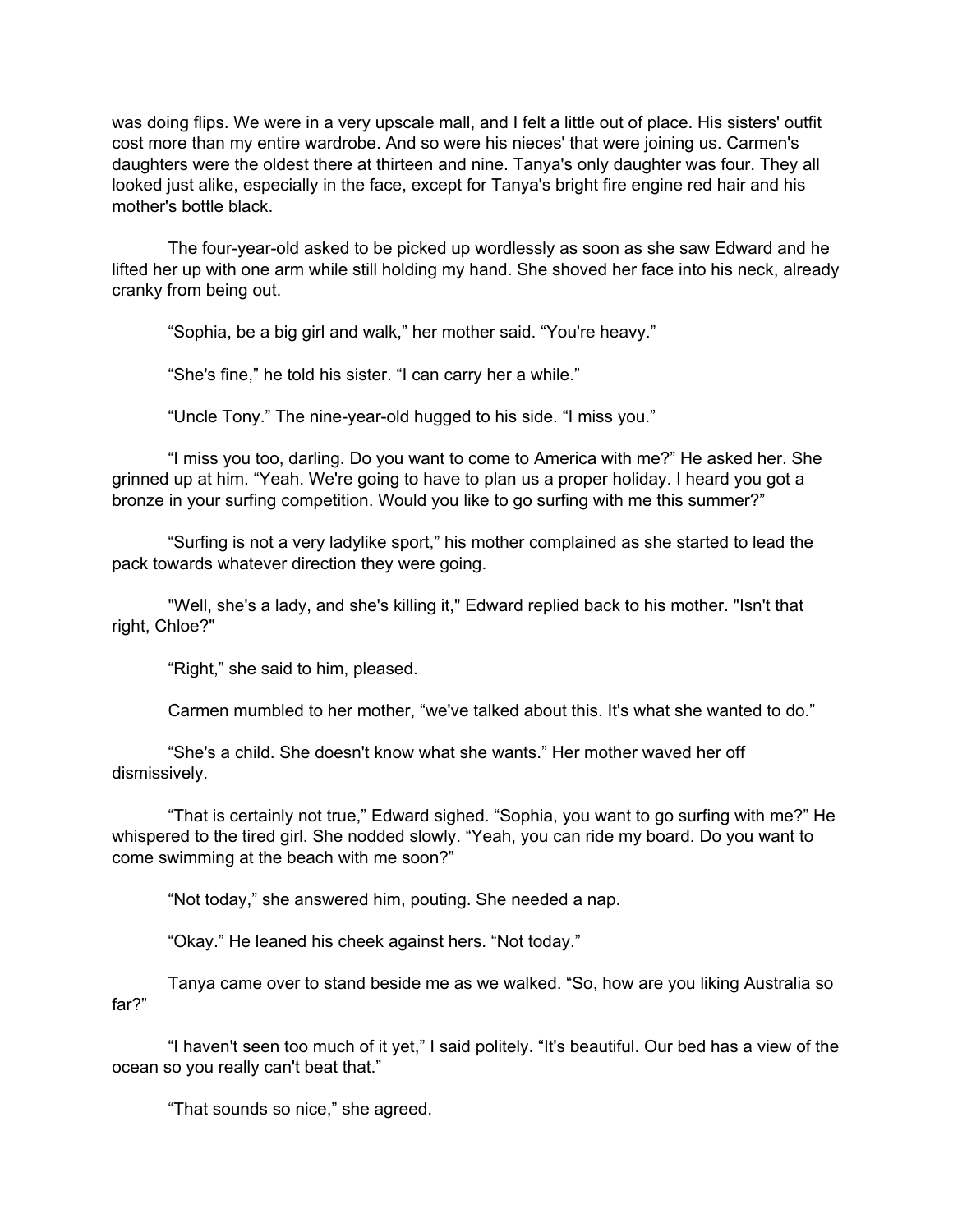"Edward is really good at planning these sorts of things," I informed her, trying to ignore some of my discomforts. My mouth was actually watering because I was so sick to my stomach.

"Oh really?" Tanya asked curiously.

"You're not bad yourself," he told me with a smile. "New Orleans was fantastic."

"I'll never be able to compete with the cabin in the middle of the Alaskan wilderness with the glass room. Seriously, though. Watching the northern lights from the bathtub," I said as I leaned my head against his arm.

"Wow," Tanya said, looking at her brother. "Look at you."

"What?" He questioned her.

"Sometimes I'm just so impressed by the man you've grown up to be," she answered sincerely. She looked at her brother with a proud little smile.

"Aw," Carmen made a little face back at them, one I recognized from Edward. He did it all the time. "It just makes me feel old to see him now."

"What's the age difference?" I asked in curiosity. I only knew one of their ages because she was his keycode to his house.

"I'm forty, Tanya is thirty-five. Sasha's thirty-three and Irina are thirty-one. Edyth is the baby by a bit," Carmen replied.

"Don't call me Edyth," he whined.

"He hates it," Tanya whispered to me loudly.

"Yes, I do." He stuck his tongue out at her. She did it back, and he touched his to the tip his nose. The older girls giggled at the immaturity of their fun uncle.

"I wish you had told me you went by Tony. I don't know what to call you now," I told my boyfriend. "I'm having a little bit of an identity crisis."

"You can call me anything you want besides Edyth," he joked. "I'll answer to whatever you want to call me."

The ladies went into a nicer shop I didn't recognize the name of. It was very fru-fru, well lit and creamed colored with lots of feathers and silk. I wasn't even going to look at what anything cost. I didn't want to touch anything.

Me, Edward, and the three kids found a group of couches to occupy while the three older women shopped.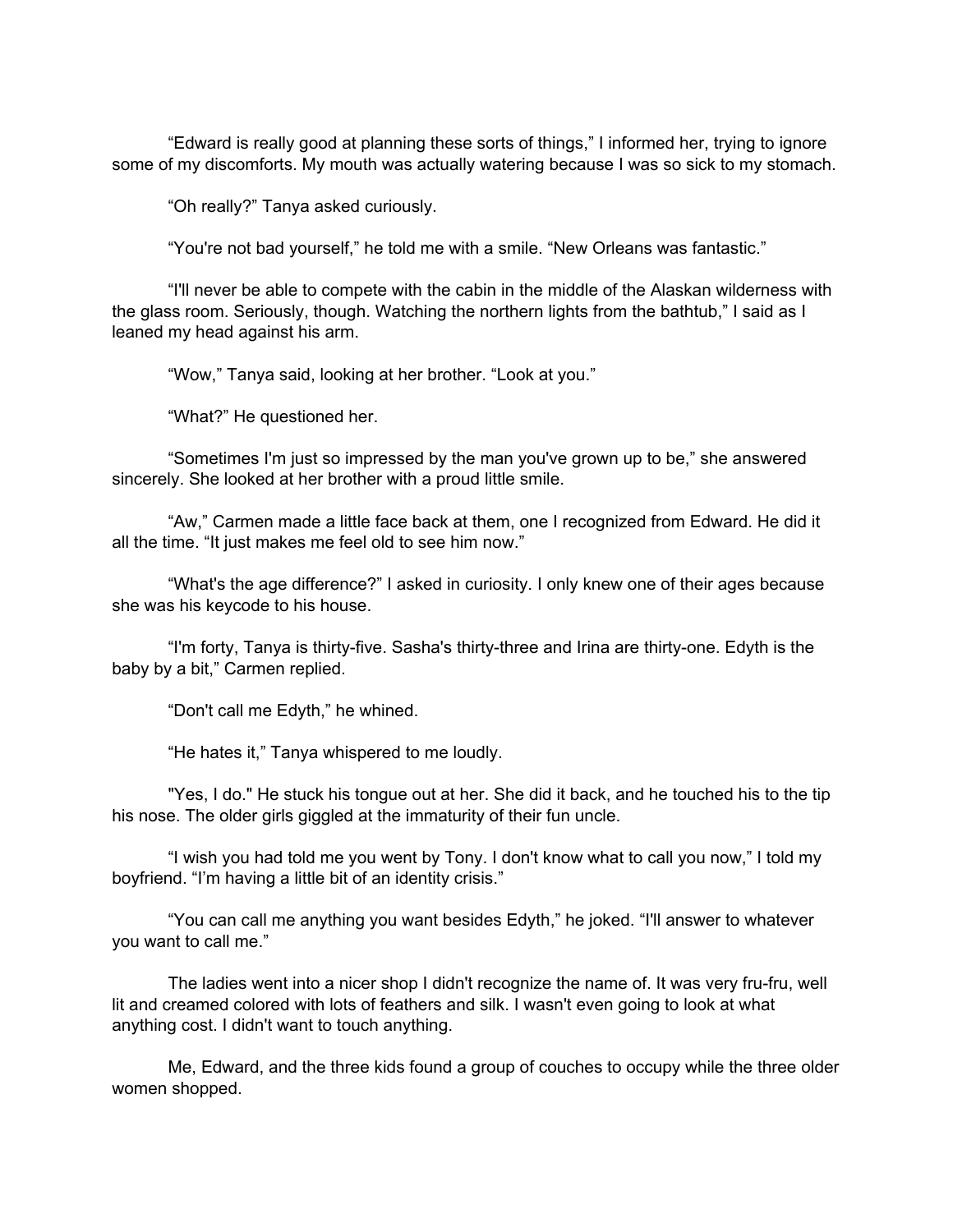"Do you want to look?" He asked me in a whisper.

"No, thanks," I mumbled, leaning back against the couch. He frowned at me.

"Tell me *when*." He kissed my cheek.

"When she's sleeping on you?" I asked him, looking at the wholly knocked out four-year-old. I smoothed my hand over his strong arm. He looked down at the child with a happy grin and joy in his eyes.

"Uncle pillow."

"You are a good pillow," I told him, snuggling into his side as well.

"Are those tattoos?" Ruby, the older girl, asked me as looked at my ankle that I had halfway tucked underneath me.

"She's got loads, and they're all super cool," Edward answered for me cheerfully.

"Do you like them?" I asked her. She nodded her head. "Your uncle actually got me a tattoo before we started dating for a video."

"Can I see?" She asked.

I moved the thick strap of my dress and carefully shifted it over so she could get a better view. "That's so awesome," she mumbled as she inspected it closely. "Uncle Tony, do you have any tattoos?"

"I do. I've got one. I need to pick out another one. Do you want to help me?"

"Tattoos are so tacky." His mother walked back, putting something she wanted to purchase on the couch arm beside Edward.

"Well, then you don't have to get any, Mother," he told her with a smirk.

"One day that comeback will work, baby." I patted his knee.

"'Yeah, I know," he sighed, leaning back against the couch.

"Bella, this would look so nice on you," Carmen showed me a pretty red maxi dress with gauzy fabric.

"It is gorgeous. I'm not really up to trying anything on right now though," I said to her honestly. "It's probably out of my price range, too."

"I'll buy you whatever you want," my boyfriend said to me happily. I slowly turned my eyes toward him. "Or, I won't. I can just shut up. Whatever you want, darling."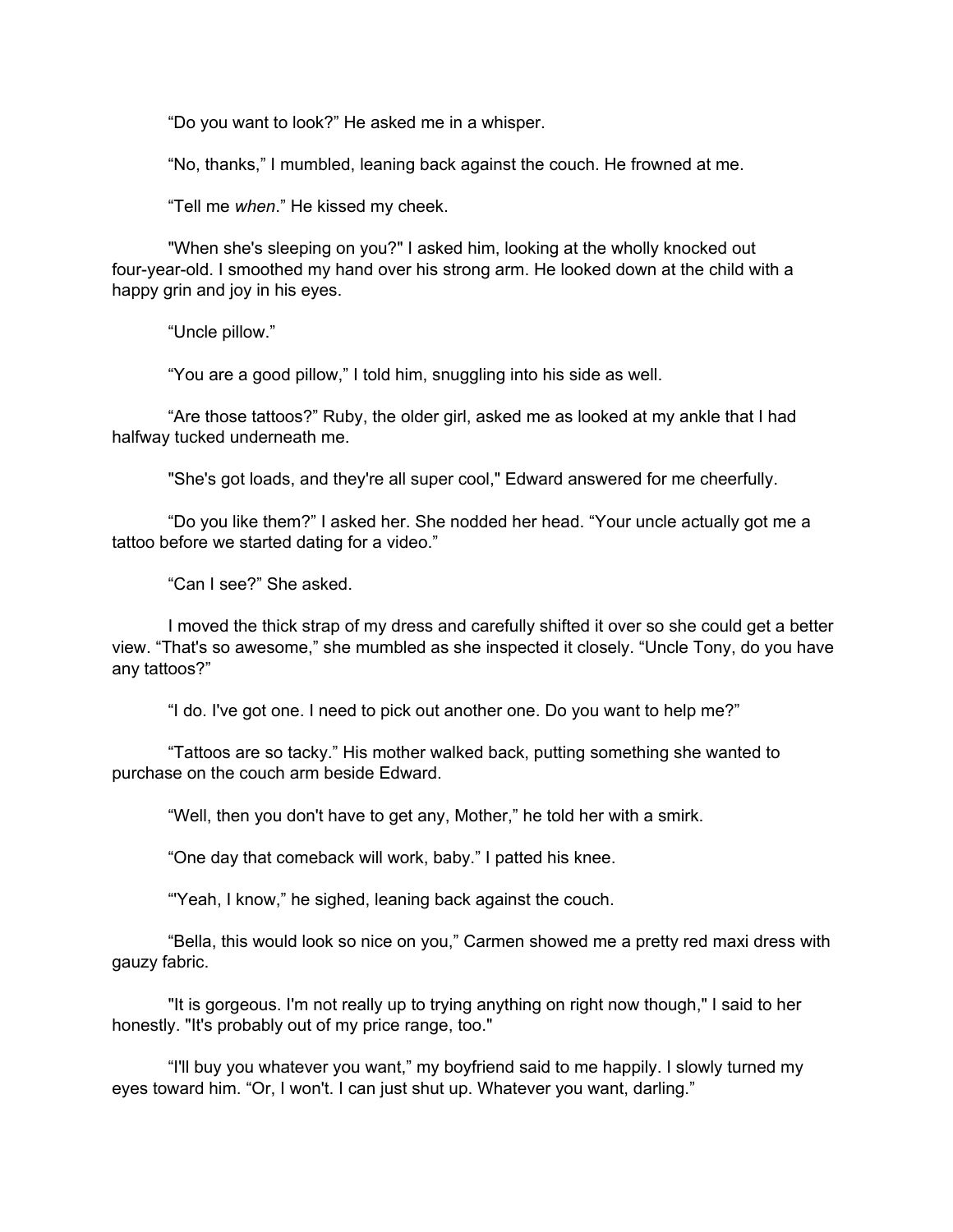Tanya laughed a little bit under her breath. Edward flicked his eyes over at her. They spoke with their eyes for a moment, making small facial movements I was sure had meaning, but I didn't know.

"You got something to say?" He said to his sister finally.

"Nope." She turned off to shop in another direction.

His mother was a very quiet woman. Or at least she was quiet around me. She always looked like she just licked a lemon. I could see what features he got from his mother and how she must have been just as pretty as her daughters, but her bad fake tan and over Botox-filled face made her look severe. Or maybe she just was severe. She certainly didn't mince words when it came to what she thought.

She probably just hated me because I was definitely banging her son. This whole trip couldn't have started off better. I couldn't think of a way to make her like me, but my head was throbbing, and my stomach was making it hard to think anyway.

Edward got up from the couch, the sleeping girl still in his arms. I watched as he went to the racks. It was mainly a women's store. He thumbed through one of them before pulling out a barely-there swimsuit.

He brought it up to his chest. "Is it me?"

The two girls on the couch giggled.

"It's for girls," the nine-year-old responded.

"It's too small for me anyway," he told them, going to the next item. It was a frilly two-piece in bright orange. "What about this one?"

"I don't like the ruffles," I mused. The girls giggled again. He pulled out the next one. It was a long sleeved one piece in bright blue with a zipper all the way down to the belly button. "I do like that one."

"Oh, this one isn't your size." He fingered through and pulled out the same thing in black. "This one is." He wiggled his eyebrows at me. "What do you think?"

"Do you think it'll fit? I might be a bit too top heavy for that," I answered thoughtfully.

"It might be a little tight, but we can always return it if it doesn't work. I think you'd look very nice in it."

"Rethinking what I should wear tomorrow?" I teased him

"Nope." He grinned at me. "Maybe we should get you a wetsuit so you can surf, too."

"I don't know how."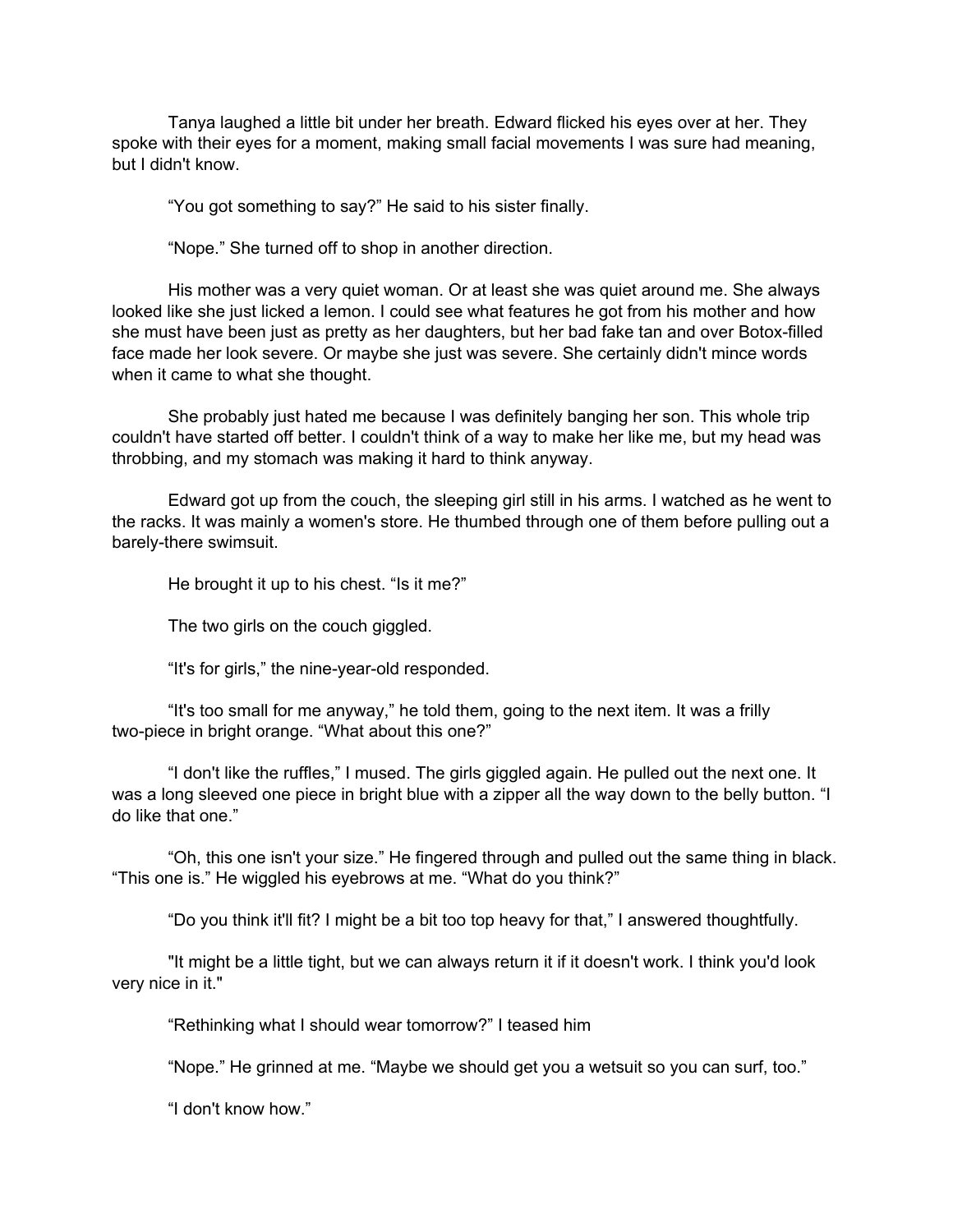"I could teach you," he offered quickly. "When you feel better," he said after a second. "I'm getting you this."

"Eddie," I complained.

"Shh, Shh, shh..." He waved me off without listening to me. I rolled my eyes and laid back against the couch.

I was starting to sweat again.

"Carmen, give me that dress you showed her in the smallest size," he called to his sister. She brought it to him at the checkout counter.

"Anthony!" I snapped at him in quiet annoyance.

"Just because I'll answer to it doesn't mean that will work on me," he said without turning around.

"What are you doing?"

"Buying you cute shit you'd like if you felt better."

"Language, Tony," his mother told him angrily. "Must you always make a scene?"

"Yes. I'm quite good at it," he answered her pleasantly. Edward came to sit back down beside me again, placing the bag in my lap. "I still owe you a nice date," he whispered in my ear. The little girl was beginning to stir in his arms, turning her face to the other side. She was definitely wiping her nose on his shoulder.

"You don't owe me anything. Though, I would enjoy a nice date," I said, smoothing the little girl's hair away from his cheek. Her lips were pouted out, her chubby cheeks relaxed. She was so pretty.

Ruby, the oldest niece there, looked up from her phone. "Can we have some ice cream?"

"Oh, that sounds like a good idea," Edward said excitedly. "Chloe, do you want some ice cream?"

The four-year-old, Sophia, sat up in his arms, her eyes wide. "I want ice cream."

"Yes, please." The other girl hopped to her feet. She was getting bored of watching her sister play on her phone. She did not have one of her own.

"Do you want anything, love?" He asked me hopefully. I hadn't eaten much in days.

"No, thank you." I tried to force a smile. He frowned again, brushing his fingers over my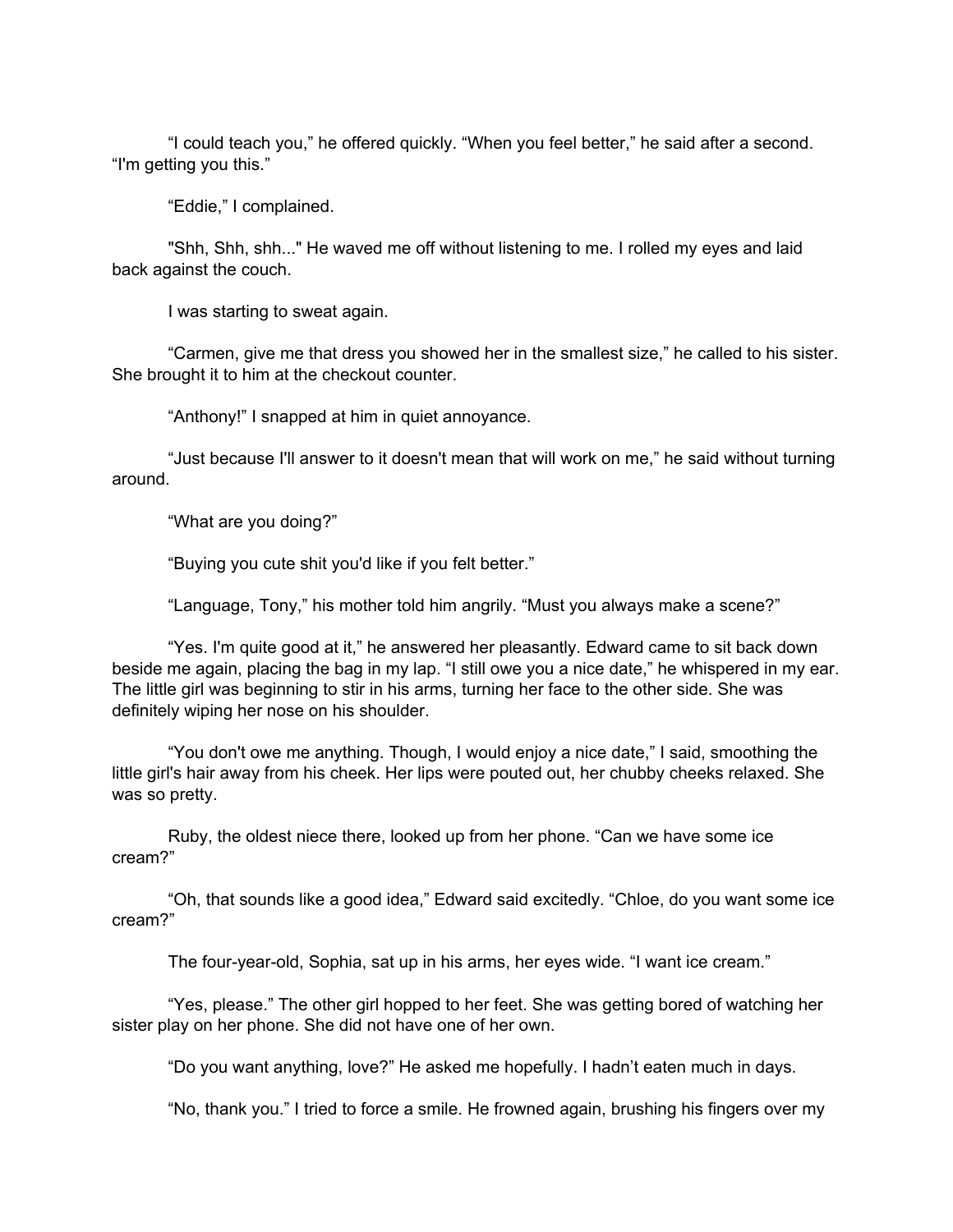cheek.

"Alright girls, let's go get some ice cream," he told them, leading them out of the store without even looking at their mothers.

"Wait! Only one scoop!" Carmen called after them. "It's close to dinner."

He waved a hand behind him.

"He's going to buy them whatever they want," I said to her. "He has no chill."

"Yeah, I know," she sighed. "Tanya, watch my stuff," she told her younger sister. She popped her head out of the dressing room, taking the arm full of clothes from her sister. "I'll be right back," she said before running after her brother to get some sort of control over the situation.

Edward's mother passed her clothes over to the sale's girl before coming to stand beside the couch. She watched as her two children walked down the mall to the ice cream shop a few doors down. When they were out of sight, she sat down beside me.

"I'm going to get right to the point because I don't know when I will get another chance to do this. I don't want to do this in front of my son," she began very briskly in her rather high born English accent. I already felt like I was going to throw up. Whatever she was about to say was not going to help. "My Anthony is a brilliant man. I may not approve of his immaturity, but he has seemed to make himself very wealthy doing so. He needs a woman who is worthy of his attention, who will be able to hold her own in a different circle. You can barely hold yourself upright in public," she sneered.

"Excuse me?" I questioned, wondering if I had heard her right. Blood rushed through my ears loudly.

"You clearly do not know how to carry yourself. I am sure you're a fine person for... an *American*." That wasn't the word she was actually thinking of. I wasn't sure which she was grasping at, but that was the most polite version of it. "My son is of a different class than yourself. Anthony is... of a better *creed*, do you understand?"

"I think I do," I said to her quietly.

"If you have any grace at all you will quietly back away from my son now before you hurt or embarrass him any further." She sniffed at the air. It almost didn't seem real. I was so dizzy. The room was starting to spin. "I do hope you think of him and his family."

"Mum, could you pick me up a larger size?" Tanya called from the dressing room curtain.

"Yes, of course, darling," she chirped to her daughter, leaving me dazed on the couch.

I wasn't sure if I wanted to scream or cry. What I did know was that I wanted to go home. Not back to the beach house. I wanted to be back with Alice and my friends. I didn't want to feel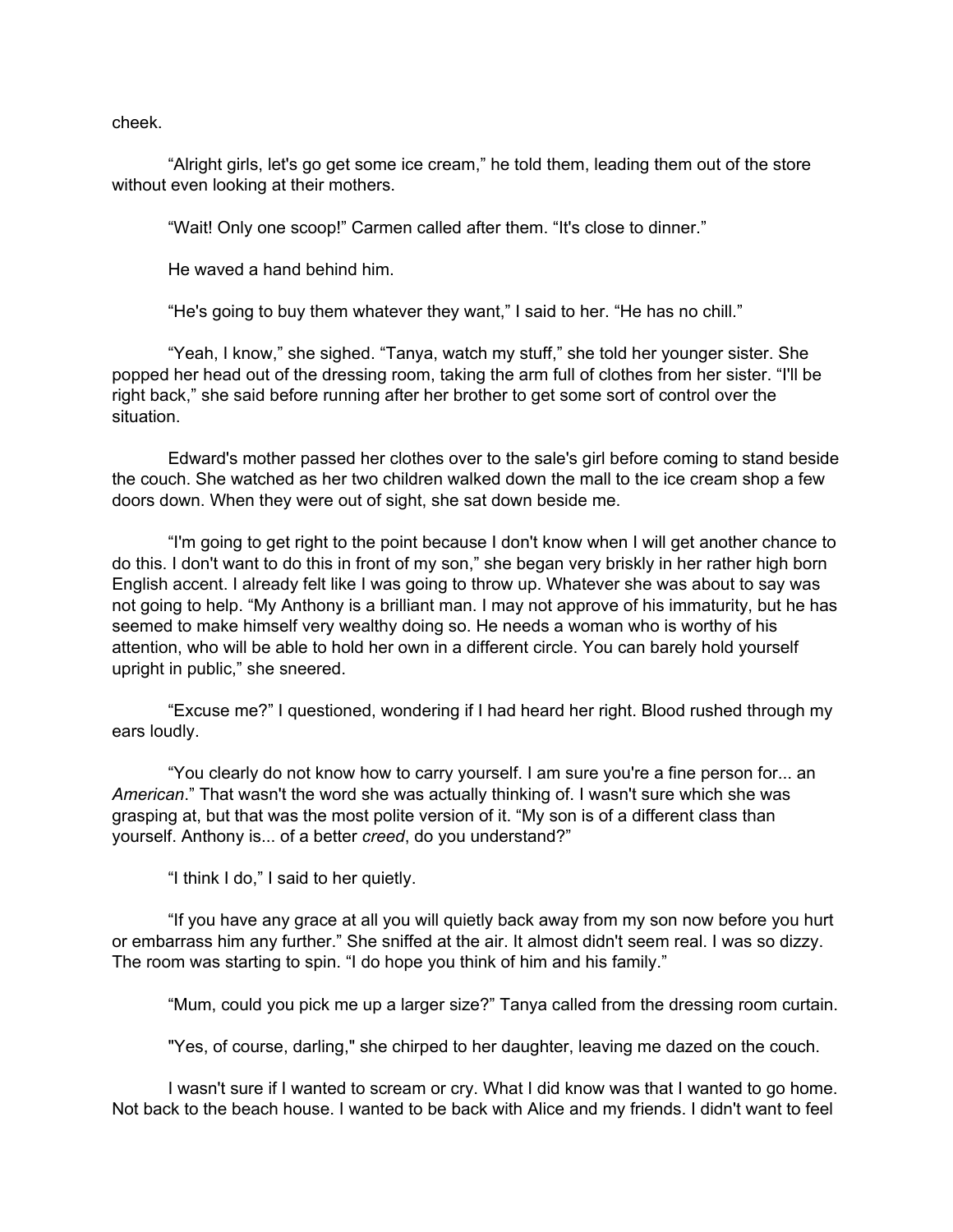like this poor little girl anymore. I kept swallowing back, the ringing in my ears getting louder and louder.

I jumped when Edward touched me, automatically pulling away.

"Love, you okay?" He asked as he knelt down beside me. Carmen was standing behind him with a cup of ice cream in her hands.

"When," I said in barely a whisper.

"Right," he said, grabbing the bag of things he just bought me. "Sorry, girls. We have to go now." He turned and whispered something in his sister's ear. She nodded, rubbing his back.

"But we've only been to one store," Esme said with clear annoyance, her eyes focusing on me.

Oh, I already hated her so much. *What a bitch.* No wonder Edward was always so pissed after talking to her. I felt terrible for laughing at his discomfort at their phone call on his birthday.

I was going to throw up. Or, blackout. Maybe both.

"Isabella is ill. I need to get her to bed," he said forcefully to her. He was already in a mood with her.

"Will you be making it to dinner tonight?" She asked him. "Both of your grandparents will be there tonight."

"I doubt it."

"You can leave her at home." She turned her back to him to go pay for her clothes.

"Or, I could not leave my sick girlfriend alone, you bloody monster. If she feels better, I'll call and let you know if we can make it," he said briskly to her. I couldn't focus on him.

"Mother," Carmen said in a low hiss, but she was ignored.

"No," he said to his sister. "Don't bother. I'll text you later, Carmen. Tanya," he shouted her name purposely to annoy his mom. The redhead popped her head out of the dressing room. "We're leaving. I'll call you later."

"Everything alright?" She questioned.

"She's sick," the four-year-old who was already covered in ice cream answered. She frowned at the girl and then at her brother before popping her head back inside to finish doing whatever she was doing. "Bye-bye, Tony."

"Bye, angels," he said to the girls, passing a whole wad of napkins to his older sister. He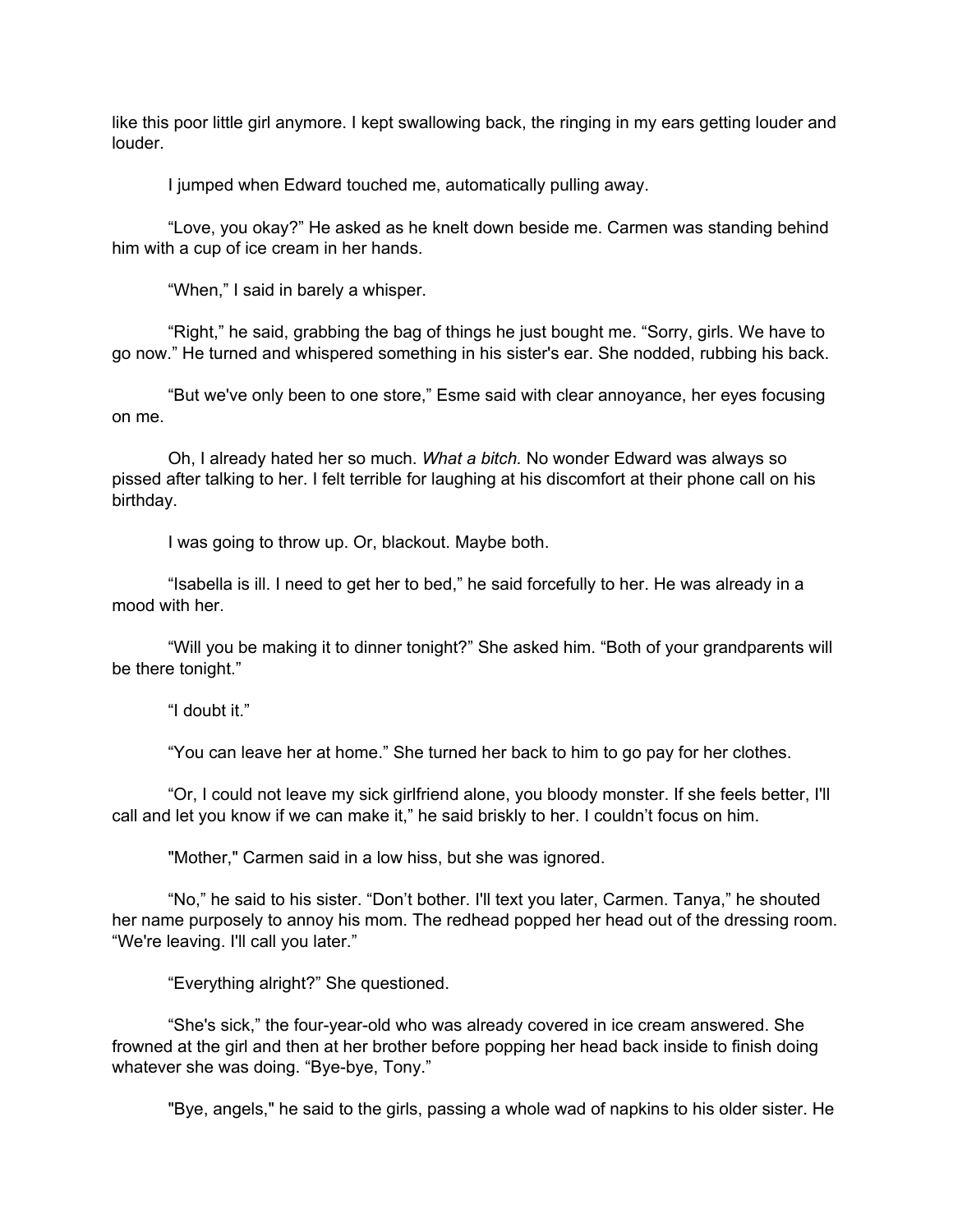took my hand, and it made me realize how sweaty I actually was. I couldn't touch him. I pulled away, getting up slowly and almost falling back down on the couch.

My head hurt so much.

It was a long silent walk to the parking lot. As soon as the hot open air hit my face, I could no longer hold in my stomach. I rushed to a trash can and threw up aggressively into it. It dripped from my nose, and I heaved, tears streaming down my face. Edward rubbed my back, holding back my hair. When I was done, I wiped my mouth with the back of my hand, fully sobbing.

"I'm going to take you to the doctor," he said.

"I just want to go home," I told him.

"When we get back to the house I'm going to make you an appointment," Edward replied.

"No, *please*," I tried to say weakly.

He wrapped his arm around my waist, practically carrying me to the car.

"You are viciously stubborn," he complained.

Edward put me in the car and pressed myself as close to the door as possible, my arms tightly wrapped around my waist. I tried to steady myself and to calm my frantic mind.

What if she was right? What if I wasn't... I knew what she was saying. I knew dog whistling when I heard it. She couldn't call me a name, some sort of slur, because she didn't know which to use. *Great. Just fantastic.*

We didn't say anything the drive back though I was silently crying the entire time. As soon as we pulled up to the garage, I bolted out of the car and into the house. I actually stumbled, and Edward rushed to help me, but I recovered and moved towards the bedroom. The room was spinning.

"I want to go home," I said out loud, the gasping shuttering words echoing in my sore chest. Every part of me hurt.

"What?" Edward asked in surprise.

"I need to go home," I told him frantically.

"Why?" He tried to touch my arm, but I pulled away. "Love, you just don't feel well. It's alright. We'll get you better in a few days."

"No." I shook my head, going to my luggage and throwing my things from on top of the dresser into it aggressively. "I need to go, so I don't..." I couldn't finish, my eyes too filled with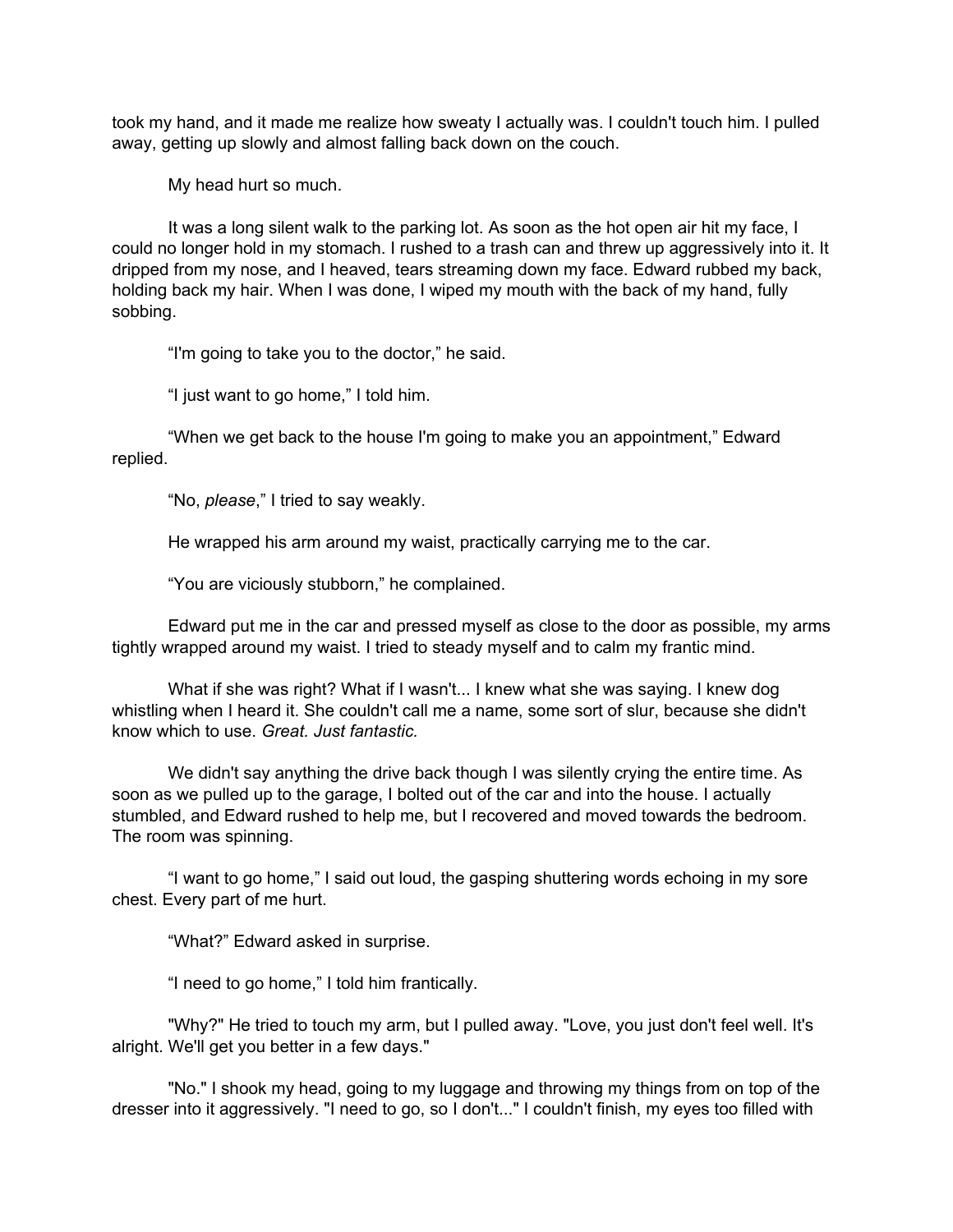tears. I couldn't see.

"You don't what? Love, you need to lay down," he tried to soothe me.

"I need to leave before I hurt you," I whispered. "Or, embarrass you."

"What?" Edward asked, confused. "What do you mean? How would hurt me? Darling, I'm confused."

"I...I..." I drew out stupidly, still throwing things aggressively into the bag. My legs gave out underneath me, and I crumpled onto the floor, my face in my hands as I sobbed. I could still taste the vomit in my mouth.

"This... this isn't just because you're sick. What is going on? What happened?" He asked me, starting to get frustrated. He knelt down beside me. "Bella, what is going on?"

"I need to go home."

"You've said that. Why? Why do you need to go home? And if you're going home, so am I. You are my home." He rubbed my back. I shook my head aggressively. "No? No. Okay, why? Bella, talk to me."

"I need to go before I ruin your relationship with your family," I nearly shouted out over my tears.

"Why the hell would you even think that?" He asked me quietly. "Look at me!" He was getting madder. I couldn't look at him though. I could barely lift my head at all. "No. No, goddammit. If you leave, so do I. What happened? Please," he pleaded with me. "*Please*, sweetheart."

I lifted myself up on my arms, hunched over and aching. They gave out, and I fell into his lap, still only able to cry. I was scaring him, but I couldn't do anything else. "It won't help."

"It doesn't matter if it helps. I deserve to know why you want to leave without me."

"I don't want to," I cried. "It's just been made clear to me that-" I couldn't say any more. I just shook my head again.

"Just tell me what she said. It had to be her. Just tell me whatever awful thing she said," he said in frustration. "What did my mother say to you that makes you want to leave?"

"That… I'm not the right *class* of woman for you. I'm... I'm... I'm not of the correct *creed*," I laughed humorlessly at the word. "You're... you're going to need someone who can run in a better circle. I'm trash. Nothing I didn't know before." I pushed myself away from him, but he grabbed my arm forcefully.

"She told you this?" He said quietly, processing my words.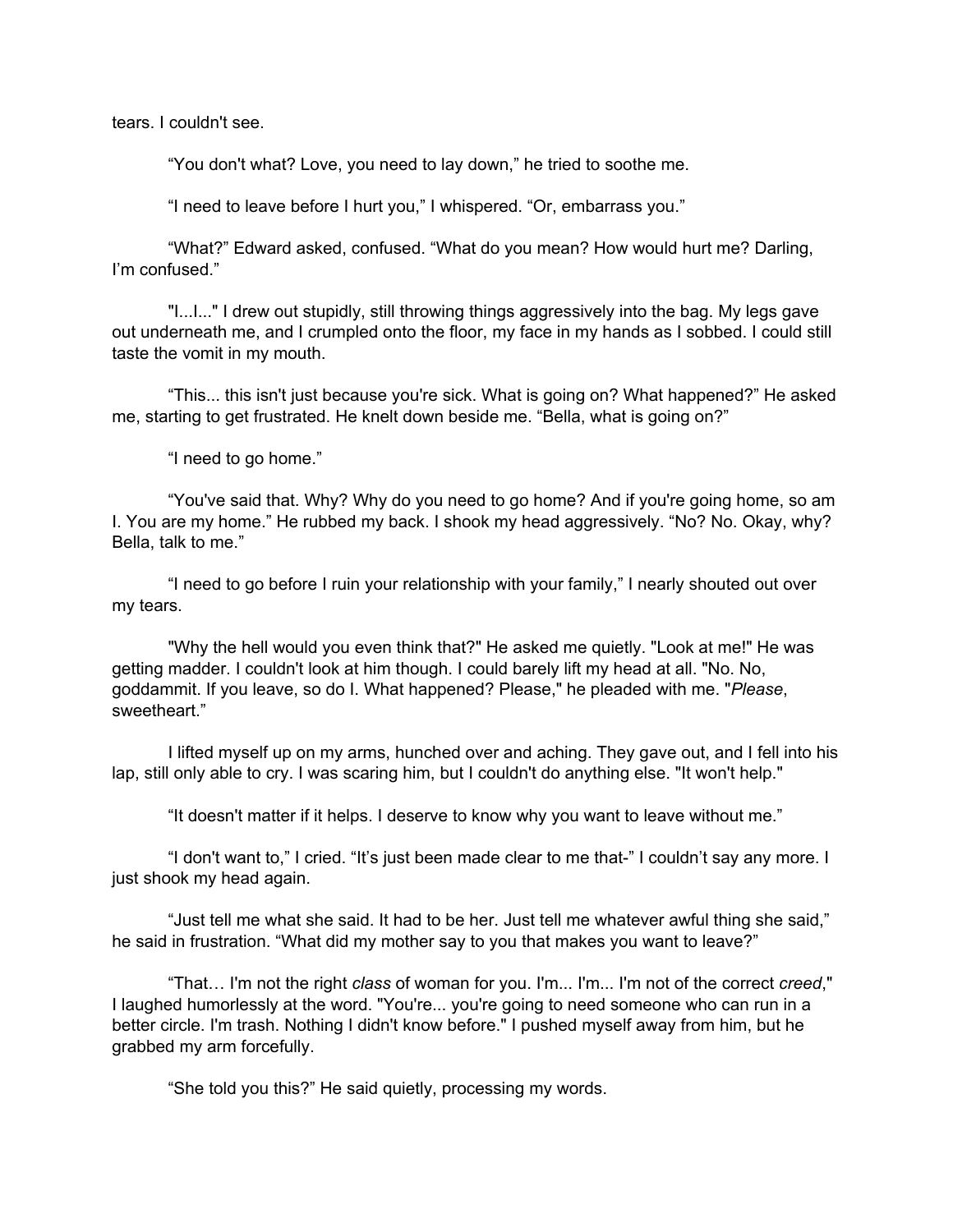"Not the trash part explicitly. It was pretty clear though. She said if I had any grace at all, I would just leave before I hurt you. Or embarrassed you any more than I already have," I whispered, still unable to look at him. "I don't want to do either of those things."

"That fucking bitch!" He shouted, nearly jumping to his feet. He began to pace around the room. "How fucking dare she! Class? What the fuck is she talking about? Creed? Fucking *creed*? Where does she think she has room to judge anyone else? Rude, bitter, old bitch," he continued to shout.

I pulled myself onto the bed. "I'm sorry," I whispered.

"No." He came to me quickly. "No, I'm sorry. I'm so so sorry. I can't believe she would do that to you, in public while you are clearly ill, no less. I'm- Please, darling." He knelt down on the floor in front of me. He rubbed his hand over my forehead. "You are so sick. We need to go to the hospital."

"I'll be okay," I whispered again. My voice was so weak.

"Stop saying that. You need to see a doctor. Let me... Let me make a call, and I'll help you get changed into something more comfortable. I'll take you to the emergency."

He took his phone from his pocket, and he pressed on it a couple of times. He put it up to his ear, pacing around the room once again. No one answered, and he cursed under his breath. He pressed the phone again with his thumb aggressively. This time someone picked up after a few rings.

"Dad, is Mum around?" He tried to say as calmly as possible. Edward walked out of the bedroom and moved towards the living room. I stood up slowly to follow him.

"Edward," I said quietly, but he didn't hear me.

"Oh, no. She's busy. Of course, she is," he said bitterly. "Yes, you can pass on a message for me. You can tell her that I'll not be making it to dinner. You see, as it turns out, I am not of the correct class or creed to dine with her. What do I mean? Ask Mother. She should be able to explain herself. I'd certainly like an explanation myself."

With that, he hung up his phone on his father.

"What did you just do?" I questioned him as I leaned against the wall.

"I refuse to let her try to ruin the best thing that's ever happened to me quietly," he said very calmly before picking up a thick purple hard plastic cup that was filled with water from the end table and threw it with all of his might towards the wall. The cup broke against it, splashing the water everywhere.

There was a knock on the door that echoed in the seconds of silence afterward. There was water dripping slowly down the wall.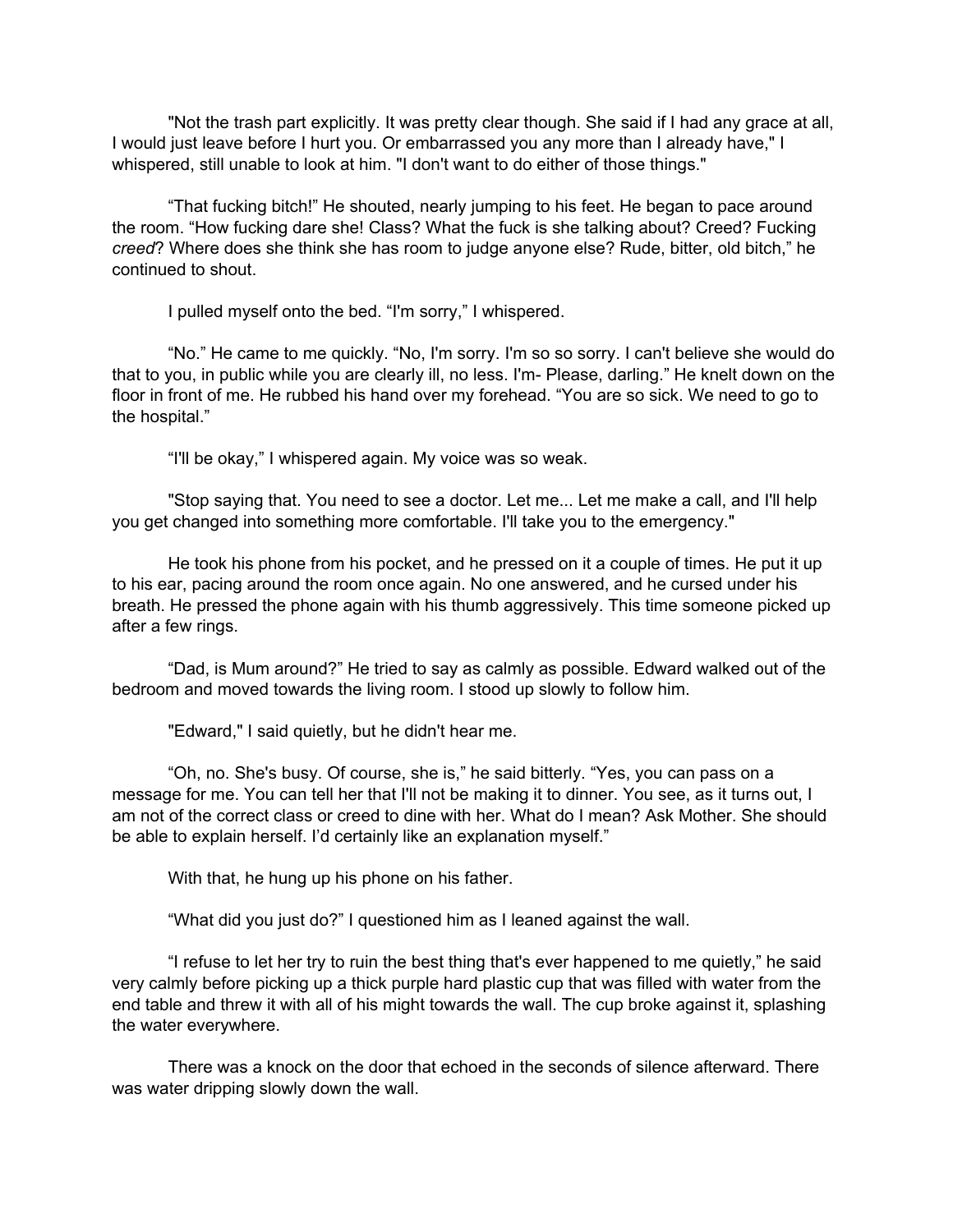"What now?" He growled, going to open the door violently. On the other side was a rather confused looking Jasper. "Oh, I... What are you doing here?"

"I just got off work, and I was driving by. You wanted that sound equipment for tomorrow so I thought I'd drop it by," he mumbled worriedly. "Bad time?"

"Just a fucking bit," he said to his friend. "That fucking cunt is trying to destroy my life!"

"I'm going to assume you're not talking about Bella," Jasper said, coming in and shutting the door behind him.

"Of course not! Who do you think?" He snapped before pinching the bridge of his nose with his fingers. "It doesn't even fucking matter, right now. Bella-" He looked over at me, his eyes a little panicked. "Bella, you need to sit down, darling." He rushed over to me. I didn't realize that I was sliding down the wall. "Christ, where is the nearest emergency, Jasper?"

Suddenly I was on the couch though I wasn't sure how I got there. Jasper was sitting beside me, looking just as worried as my sweet boyfriend. Edward's phone began to ring, making him shout again in frustration and anger. He turned off the call instead of answering, trying to look up the information he needed on his phone. It rang again almost instantly.

"I'm going to be sick," I whispered, and before I realized what I was doing, I was hovering over the toilet. Where had all this food come from? I hadn't eaten that much in days. My chest was a ball of fire and my ribs hurt from the heaving.

"It's okay, dove," Jasper soothed me as I laid my face on the edge of the cold bathtub. "Tony is getting you some fresh clothes. We'll get you cleaned up, and we'll get you some medicine. You'll be right as rain in no time," he told me nervously. I couldn't focus on him.

Edward unzipped my dress and pulled it away from my arms carefully. He put me in one of his big comfortable shirts and a baggy pair of sweatpants. He picked me up and brought me into the living room again to sit.

"We need to get her some shoes," I heard one of them say.

Jasper sat beside me again, wrapping his arm around my back in a comforting way. My head was leaned against the arm of the couch. "Does she have some thongs?"

"Uh, yeah, I think so. I don't know," Edward mumbled from the bedroom. I wondered what underwear had to do with anything.

"I feel terrible," I said to Jasper limply.

"I know, dove."

"I just wanted to watch you surf." I drew my legs in as a terrible cramp hit my body.

"We'll surf another day." He brushed my hair back from my face. "Tony, grab her a hair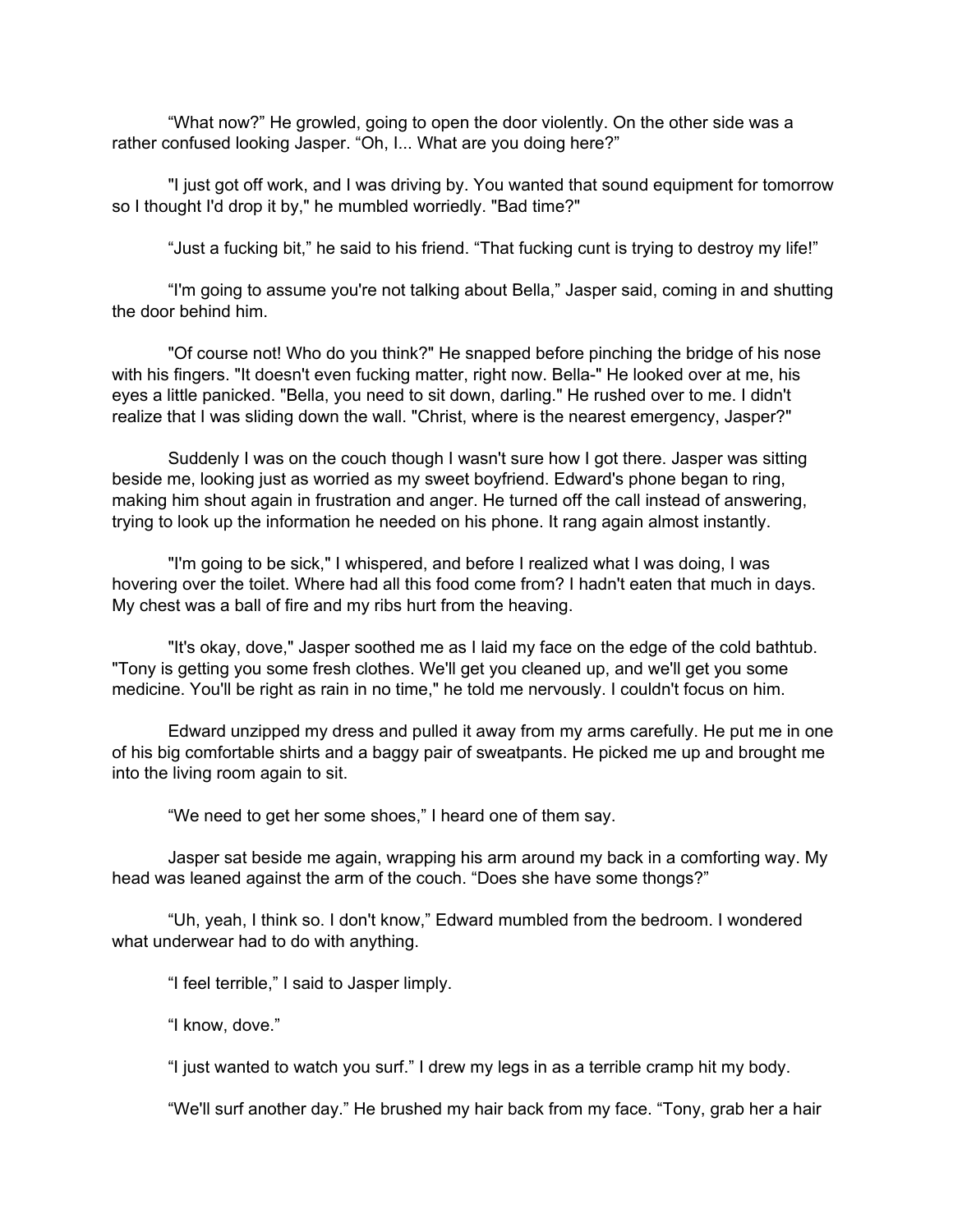"Right," he shouted back.

Jasper combed my hair back with his fingers, quickly braiding it for me. I wondered how he knew how to do that so well. He left my side before coming back after just a moment and placed a big bowl at my feet. Something cold and wet hit the back of my neck. It was a damp washcloth that one of them had brought for me.

"Here we go," Edward said as he knelt in front of me. Jasper took the hair tie from him while my boyfriend put on my flip-flops.

"My purse. You need my wallet," I whispered.

"Shit, right. Where is that?" He mumbled as he stood up. There was another knock at the door. "You have got to be shitting me!" Edward shouted at the door.

"Oh, no," I said a bit deliriously.

"Oh no is right," Jasper whispered back. His face was very close to mine, and his breath smelled strongly of peppermint. It was actually lovely and distracted me for just a second.

"No!" Edward practically shrieked at the door. "I have more important things to do than deal with you right now!"

"Do not raise your voice to me!" Edward's mother shouted back at him. I looked over at Jasper, and his eyes were wide.

"Are you out of your fucking mind?" He shouted right back. "I knew you were awful, but I had no idea you were also a racist, too. Tell me exactly how the woman who's been nothing but quiet and polite the entire two fucking days she's known you is not classy enough for this family. I'd really like to know. You break into her fucking house, you insult her every chance you get. You bring up her dead mother at dinner. I guess I shouldn't be surprised that you cornered my sick girlfriend in the mall when I was taking my nieces to get fucking ICE CREAM," he literally screamed the last words. "It's just your fucking style!"

"I am not a racist! I am trying to protect you. You are too young-" She began. I couldn't see her. I couldn't focus my eyes at all as little lights popped around my vision.

"Too young?! What? You had two children by this age and had MOVED TO ANOTHER GODDAMN CONTINENT by the time you were my bloody age. You had been married for six years. Look, no. No. I'm not doing this with you right now. You need to leave. I'm taking Bella to the doctor."

"Please, just listen to your mother," his father said. I didn't even know he was there.

I heard something loudly click in my brain, my sight going completely dark.

tie."